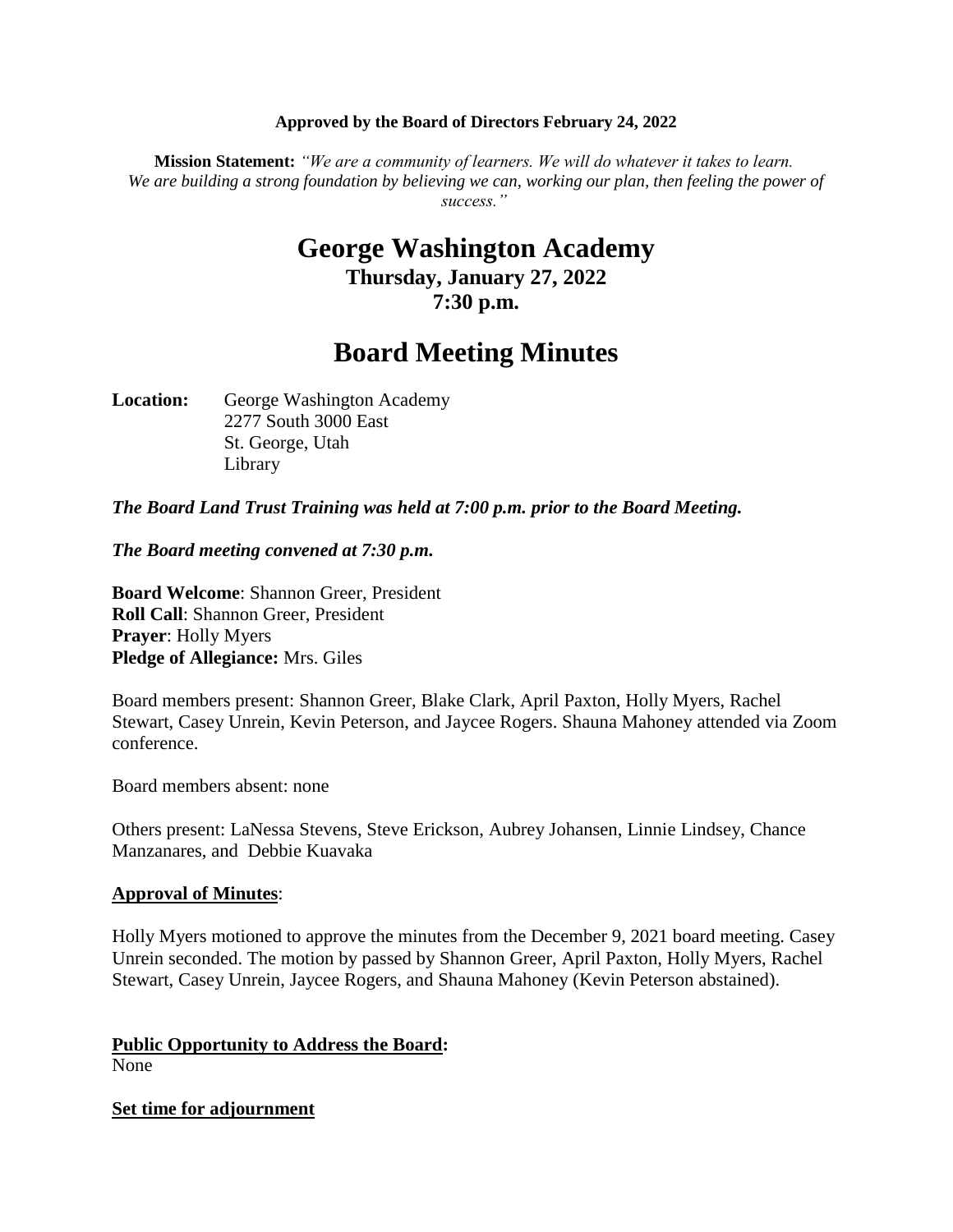The time set for adjournment was 8:30 p.m.

## **Teacher Representative Report**:

Linnie Lindsey reported that teachers are enjoying the academic calendar format. They reported good success with the SEPS being held in first full week of school (after Christmas break). Teachers reported the SEPs helped the students and families get focused for the rest of the year. Level up day was a huge success.  $7<sup>th</sup>$  grade will be celebrating the roaring 20's in the next week. The counselors shared 191 students are currently being served. The counselors mentioned an increase in positive responses to survey questions from the beginning of the year (47% to 86.5%). 83% of the student visits to the wellness center have been able to go back to the "green" zone, thus returning back to the classroom. The counselors reported an increase in families experiencing divorce this year.

Christine Giles reported that teachers are looking at Acadience scores from BOY to MOY. Teams broke out into vertical alignment meetings to discuss the behaviors and academic gaps that teachers are seeing in their grade levels. Teachers are going to continue progress monitoring students.

**Administration Report**: Blake Clark, Executive Director, reported on the board update of the Acadience BOY to MOY scores. Kindergarten and 1<sup>st</sup> grade scores dropped from BOY to MOY. He reported that the assessment changes because more fundamental skills are added. He expressed that GWA Acadience testing occurs when the testing window opens, rather than at the end of the window. Student count is 1,007. He reported that the first Friday of the month is a deep data dive for the faculty and it has been beneficial for the teachers. Five teachers will go to a PLC summit and return to train the staff. All reports are complete.

**Financial Report**: Spencer Adams, Business Administrator, reported that we are midway through the fiscal year. Revenue is at 48% of forecast. Another set of line items from state revenue got trued up (\$50,000 increase). Expenses are on target. The expenses paid at the beginning of the year create the red in the 600-700 line items. Ratios are looking very good. When the legislative session ends, the finance committee will begin looking at next year's budget. The Esser funds should show on the February allotment. All reports are complete.

Shannon asked about the SPED department and if they have the funding for the remainder of the year. Blake reported that the motor lab assistant is in place and that the SPED team has what they need financially.

**Committee Reports (3 min each)**:

- **Policies Committee** Nothing new to report.
- **Finance Committee** Blake reported that teachers are using DonorsChoose to get projects funded for their classroom.
- **Benefits Committee** Nothing new to report.
- **Curriculum Committee** Nothing new to report.
- **Outreach Committee** Nothing new to report.